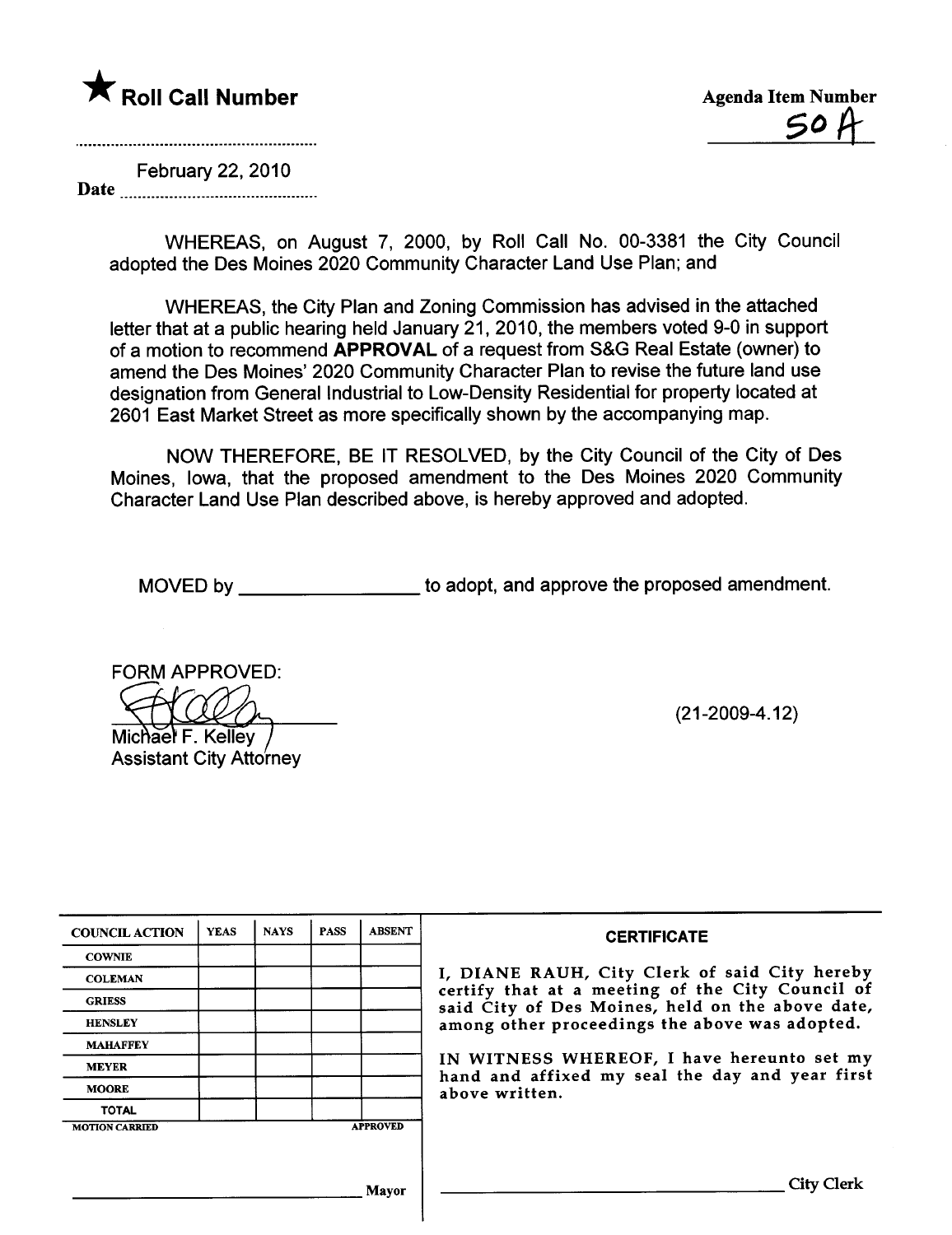$J_{\text{January 27, 2010}}$ 

Honorable Mayor and City Council City of Des Moines, Iowa

Members:

Communication from the City Plan and Zoning Commission advising that at their meeting held January 21,2010, the following action was taken:

## COMMISSION RECOMMENDATION:

After public hearing, the members voted 9-0 as follows:

| Commission Action:     | Yes | <b>Nays</b> | Pass | Absent |
|------------------------|-----|-------------|------|--------|
| Leisha Barcus          |     |             |      | Χ      |
| JoAnne Corigliano      | X.  |             |      |        |
| <b>Shirley Daniels</b> |     |             |      | Χ      |
| Jacqueline Easley      |     |             |      | Χ      |
| Dann Flaherty          | X   |             |      |        |
| Ted Irvine             |     |             |      | х      |
| Jeffrey Johannsen      | Х   |             |      |        |
| Greg Jones             | Χ   |             |      |        |
| <b>Jim Martin</b>      | X   |             |      |        |
| <b>Brian Millard</b>   | X   |             |      |        |
| William Page           | Χ   |             |      |        |
| <b>Mike Simonson</b>   | Χ   |             |      |        |
| Kent Sovern            | Χ   |             |      |        |

APPROVAL of a request from S&G Real Estate (owner) for property located at 2601 East Market Street that the proposed rezoning be found not in conformance with the existing Des Moines' 2020 Community Character Plan's General Industrial designation, approval of an amendment to the Des Moines' 2020 Community Character Plan to revise the future land use designation from General Industrial to Low-Density Residential and approval of the request to rezone the property to "R1-60" One-Family Low-Density Residential District subject to the applicant agreeing to the following conditions: ZON2009-00222 & 21-2009-4.12

- 1. Any new dwelling or addition to the existing dwellng on the subject property shall be kept at least 25 feet from the west property line.
- 2. Any new single-family dwelling constructed shall meet the following design requirements:
	- (a) Have a minimum of 1,200 square feet of living area exclusive of any attached garage.
	- (b) Have an attached or detached garage for parking of at least two vehicles.
	- (c) Have either an open roofed front porch or shall have at least 40% of the front façade comprised of brick, stone or block masonry materiaL.
	- (d) All exterior siding material shall be masonry, stone, cement board or minimum 42 mil thickness vinyL.
	- (e) All exterior roofing material shall architectural asphalt shingles.



ARMORY BUILDING 602 ROBERT D. RAY DRIVE DES MOINES. IOWA 50309 -1881 (515) 283-4182

> ALL-AMERICA CITY 1949.1976.1981 2003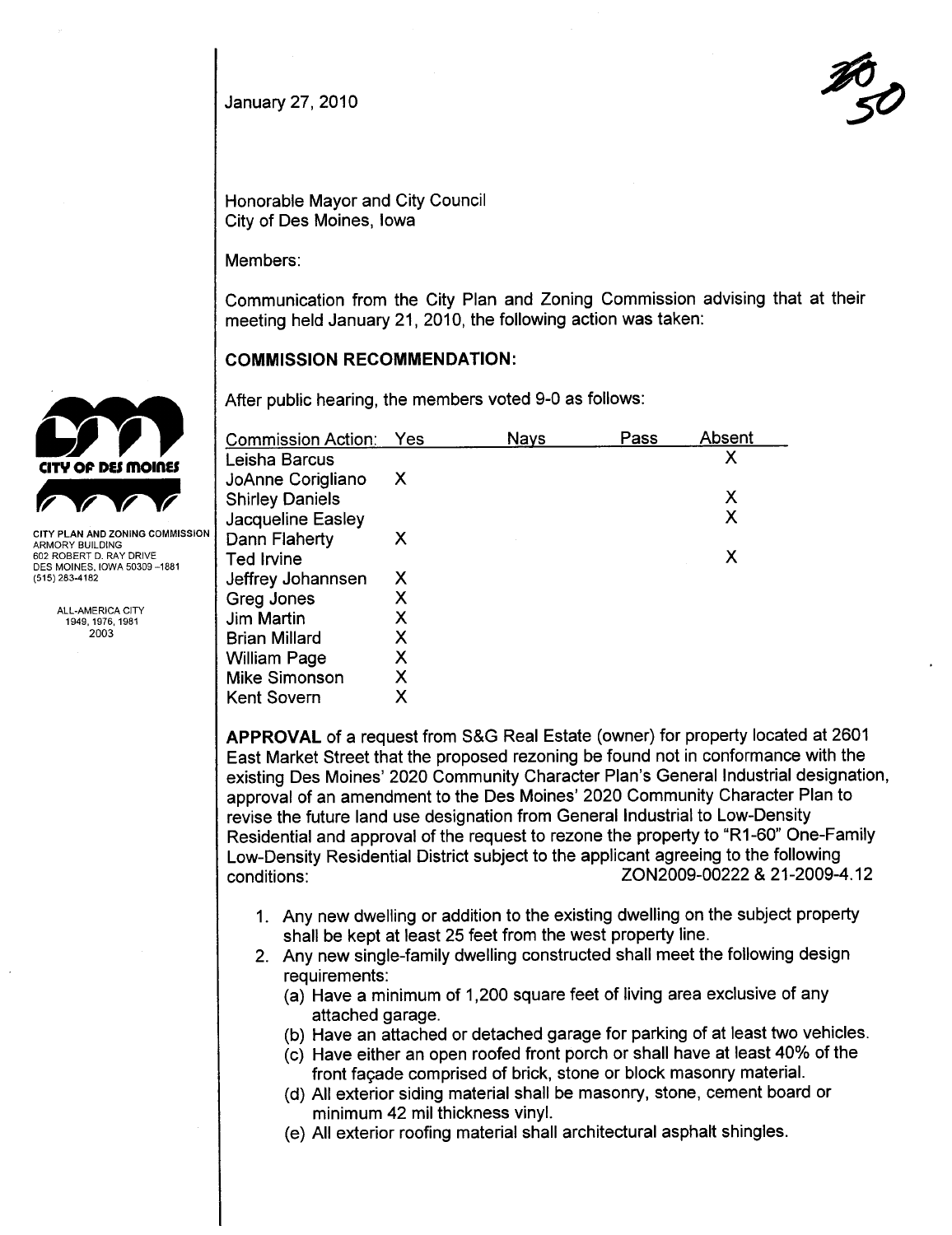Written Responses o In Favor 2 In Opposition

## STAFF RECOMMENDATION TO THE P&Z COMMISSION

 $\lambda$ 

Part A) Staff recommends that the proposed rezoning be found not in conformance with the existing Des Moines' 2020 Community Character Plan's General Industrial designation.

Part B) Staff recommends approval of an amendment to the Des Moines' 2020 Community Character Plan to revise the future land use designation from General Industrial to Low-Density ResidentiaL.

Part C) Staff recommends approval of the request to rezone the property to "R1-60" One-Family Low-Density Residential District subject to the applicant agreeing to the following condition:

- 1. Any new dwelling or addition to the existing dwelling on the subject property shall be kept at least 25 feet from the west property line.
- 2. Any new single-family dwelling constructed shall meet the following design requirements:
	- (a) Have a minimum of 1 ,200 square feet of living area exclusive of any attached garage.
	- (b) Have an attached or detached garage for parking of at least two vehicles.
	- (c) Have either an open roofed front porch or shall have at least 40% of the front façade comprised of brick, stone or block masonry materiaL.
	- (d) All exterior siding material shall be masonry, stone, cement board or minimum 42 mil thickness vinyl.
	- (e) All exterior roofing material shall architectural asphalt shingles.

#### STAFF REPORT

#### i. GENERAL INFORMATION

- 1. Purpose of Request: The applicant is seeking to rezone to allow the single-family dwelling on the property to be rebuilt if destroyed beyond 60% of its current value.
- 2. Size of Site: The subject parcel is 174-feet by 132-feet or 22,970 square feet total. A 58-feet by 132-feet or 7,656 square feet portion containing a majority of the single-family dwelling is within property that is zoned "M-1" Light Industrial.
- 3. Existing Zoning (site): "M-1" Light Industrial District and "R1-60" One-Family Low-Density Residential District.
- 4. Existing Land Use (site): Single-family dwelling with primary entrance oriented to the west toward vacated and undeveloped land.

#### 5. Adjacent Land Use and Zoning:

North - "M-2", Use is Capitol City Boiler service and repair.

South - "M-2", Use is a single-family dwelling.

East - "R1-60", Uses are single-family residential dwellings and undeveloped land.

West - "M-2", Use is Titan Tire manufacturing.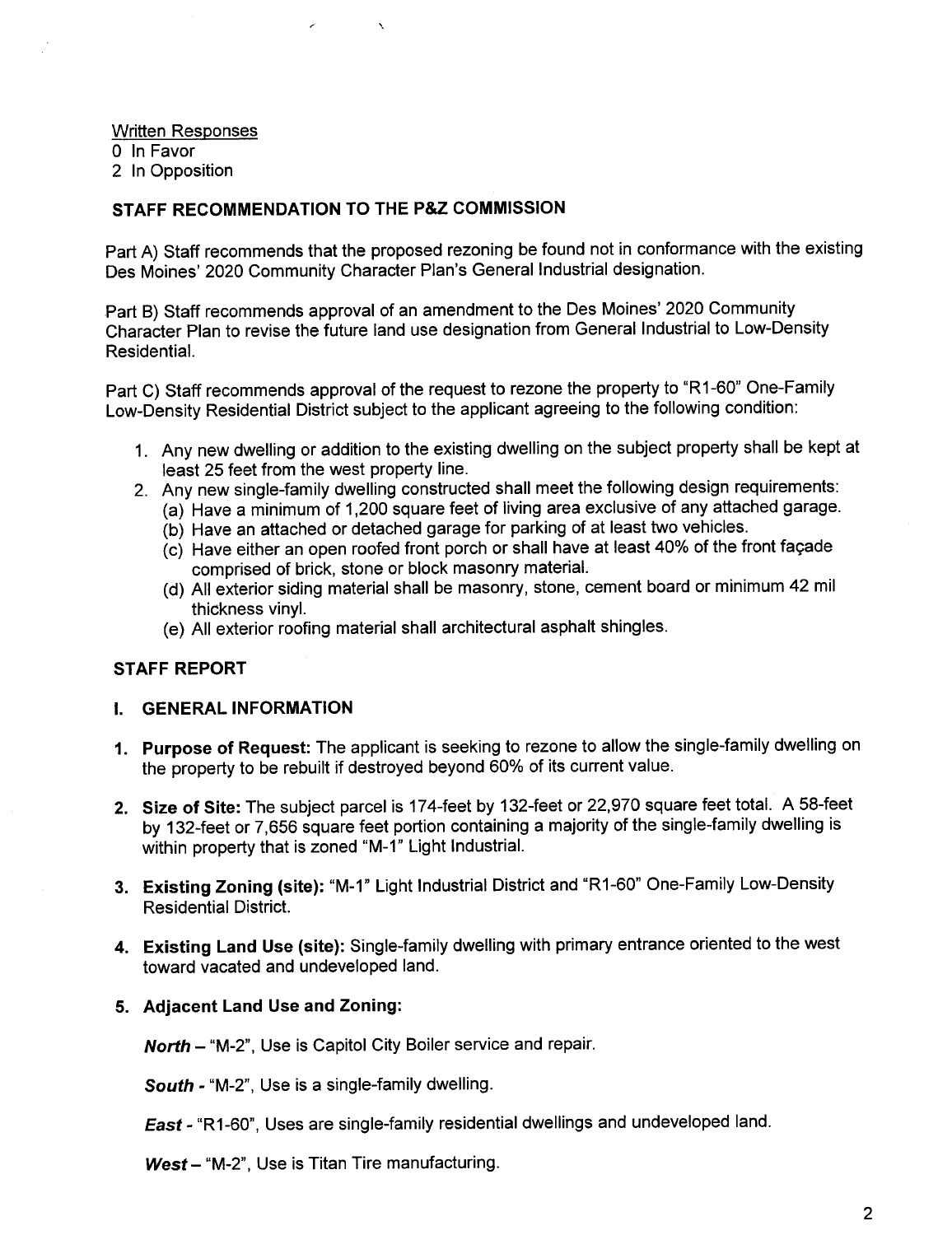- 6. General Neighborhood/Area Land Uses: The surrounding neighborhood area is a transition between the heavy industrial uses to the west and north and the single-family neighborhood to the east.
- 7. Applicable Recognized Neighborhood(s): N/A. Formerly recognized as Chesterfield Neighborhood.
- 8. Relevant Zoning History: N/A.
- 9. 2020 Community Character Land Use Plan Designation: General IndustriaL.
- 10. Applicable Regulations: The Commission reviews all proposals to amend zoning regulations or zoning district boundaries within the City of Des Moines. Such amendments must be in conformance with the comprehensive plan for the City and designed to meet the criteria in §414.3 of the Iowa Code. The Commission may recommend that certain conditions be applied to the subject property if the property owner agrees in writing, in addition to the existing regulations. The recommendation of the Commission will be forwarded to the City Council.

## II. ADDITIONAL APPLICABLE INFORMATION

1. Landscaping & Buffering: In reviewing the requested rezoning staff has concern for the long range need to provide a transition between the heavy industrial tire manufacturing use to the west and the residential neighborhood to the east. The current zoning would not allow residential redevelopment of the property if the existing dwelling is removed or destroyed. Therefore, any redevelopment of the property under industrial zoning would require a 50-foot setback and a buffer yard to protect the neighborhood to east.

If the property is rezoned to allow the continuance of residential use, staff believes there should be safeguards required for any future residential development. Any new dwelling should be set back at least 25 feet from the "M" District boundary to the west. This would allow a dwellng to be rebuilt, but would require it to be placed further away from the industrial development.

- 2. 2020 Community Character Plan: The Des Moines' 2020 Community Character Plan designates the subject property as General IndustriaL. This designation must be amended to the Low Density Residential to allow for the requested rezoning. The Des Moines' 2020 Community Character has the following policies in reference to the General Industrial typology which are relevant to the subject request.
	- . Allow for a limited amount of heavy industrial uses where appropriate, but minimize negative impacts on the surroundings. Concentrate on retaining and improving existing
	- industrial uses to preserve existing jobs.<br>Prohibit the development of additional housing units in major industrial zones. . Prohibit the development of additional housing units in major industrial zones. Encourage the purchase of homes in industrial areas as businesses seek to expand.

Staff believes that these policies were intended for prohibiting larger scale new residential development from occurring within areas designated for General Industrial use and not with regard to retention of an individual existing single-family dwelling. Nevertheless, staff believes that should there be any new residential development on the subject property it should have a reasonable separation from the existing industrial district and use.

## SUMMARY OF DISCUSSION

There was no discussion.

## CHAIRPERSON OPENED THE PUBLIC HEARING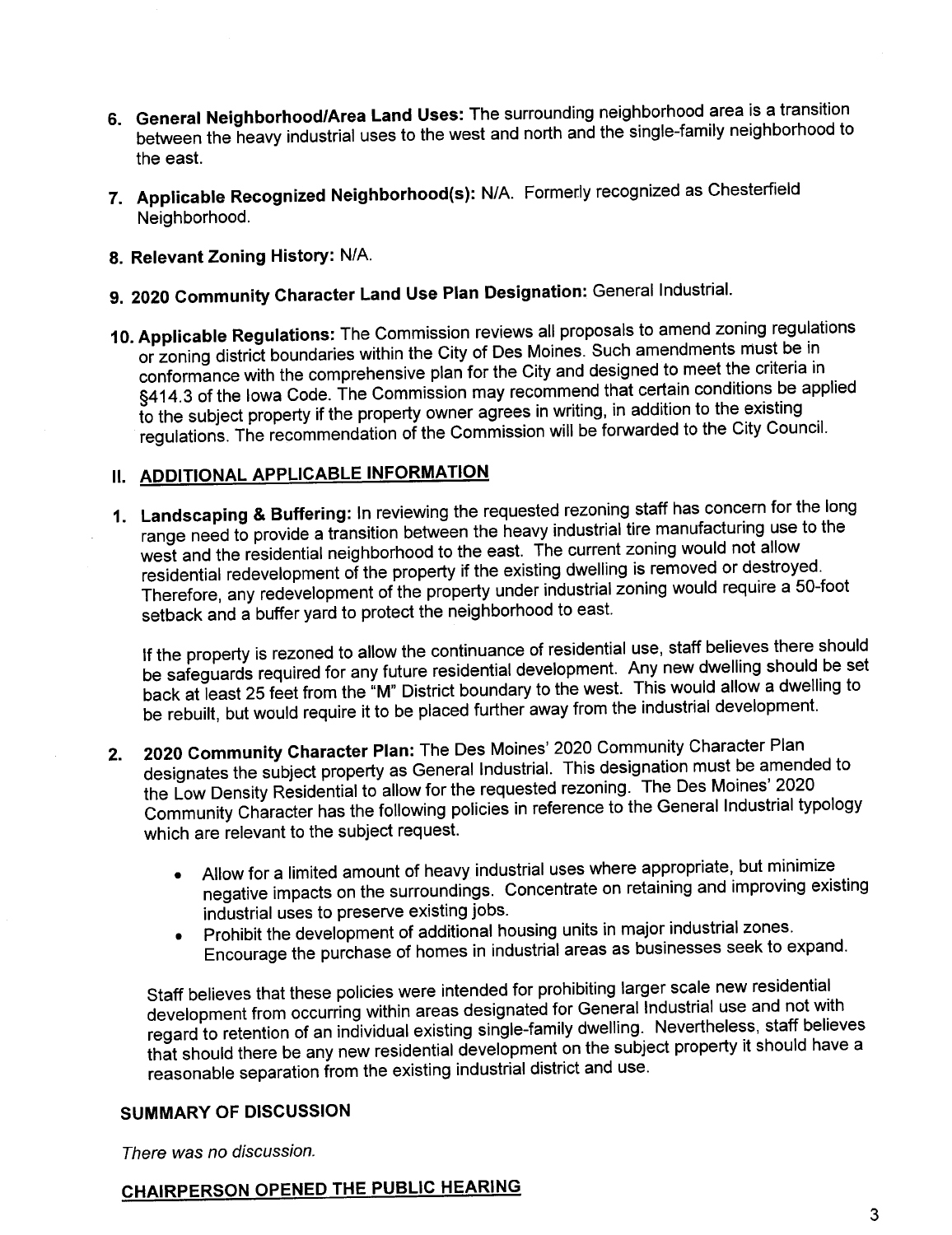## There was no one in the audience to speak in opposition

## CHAIRPERSON CLOSED THE PUBLIC HEARING

### COMMISSION ACTION

Greg Jones moved staff recommendation that the proposed rezoning be found not in conformance with the existing Des Moines' 2020 Community Character Plan's General Industrial designation, approval of an amendment to the Des Moines' 2020 Community Character Plan to revise the future land use designation from General Industrial to Low-Density Residential and approval of the request to rezone the property to "R1-60" One-Family Low-Density Residential District subject to the applicant agreeing to the following conditions:

- 1. Any new dwellng or addition to the existing dwellng on the subject property shall be kept at least 25 feet from the west property line.
- 2. Any new single-family dwelling constructed shall meet the following design requirements:
	- (a) Have a minimum of 1 ,200 square feet of living area exclusive of any attached garage.
		- (b) Have an attached or detached garage for parking of at least two vehicles.
		- (c) Have either an open roofed front porch or shall have at least 40% of the front façade comprised of brick, stone or block masonry materiaL.
		- (d) All exterior siding material shall be masonry, stone, cement board or minimum 42 mil thickness vinyl.
		- (e) All exterior roofing material shall architectural asphalt shingles.

Motion passed 9-0.

Respectfully submitted,<br>
Michael Ludwig, AlCP

Planning Administrator

MGL:c1w

**Attachment**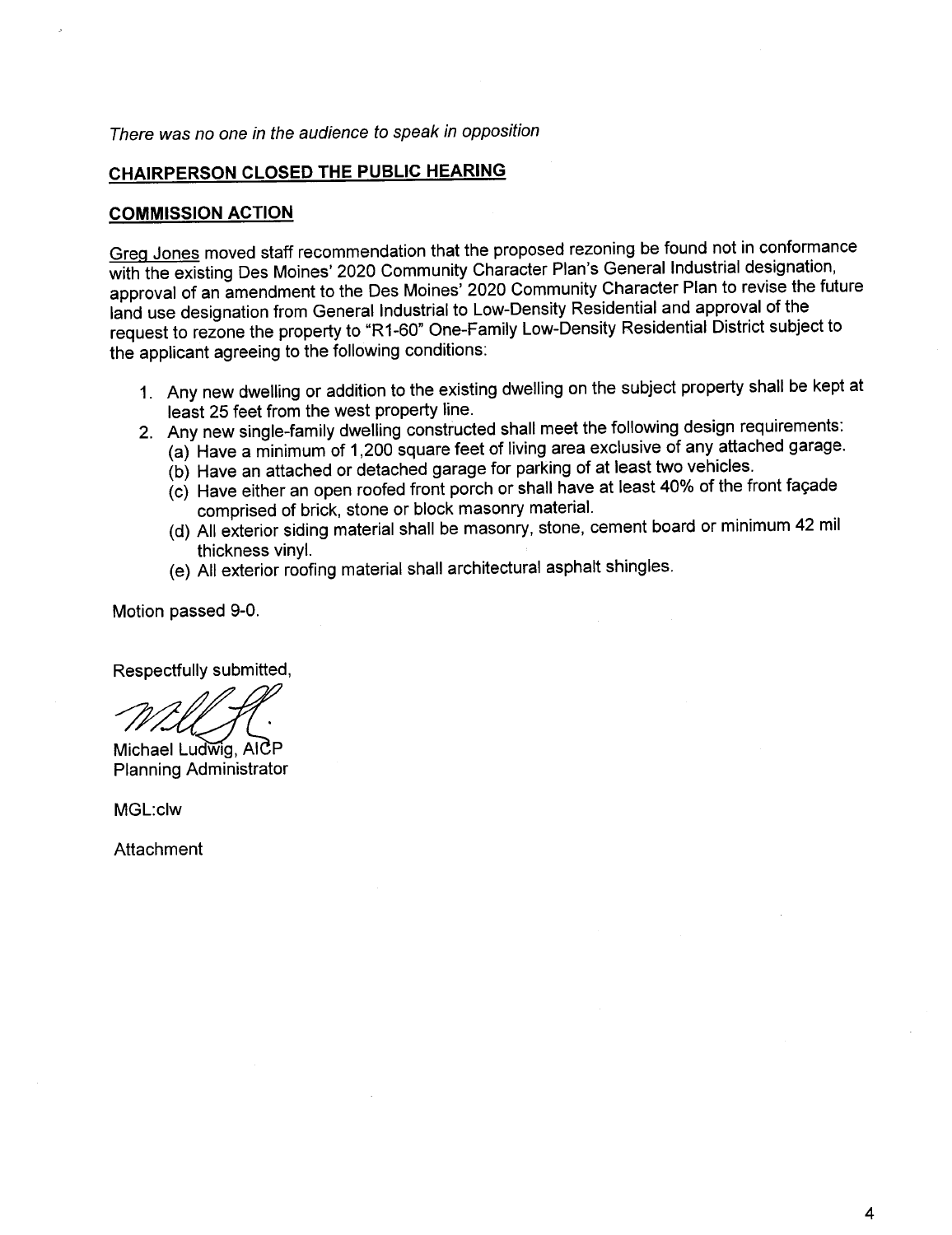$\frac{1}{\text{Item}}$  IN 2009 - NO322  $1/13/10$ Date I (am) (am not) in favor of the request. COMMUNISTIONEL COMMENT WALTER A. JOHNSON **Print Name** JAN 25 to the about we Signature **DEPARTMENT** Address 2000 6 MARICET Reason for opposing this request may be listed below: THE PRODERTY @ 2601 IS ALREADY 20NED RI-60 4 M-1 BUT Z600 E MARKET ST, ANDD Z700 E MARKET ST IS ZONED M-Z. THERE'S-WORK 24HRS THE PRODUCES ALOT OF NOISE AND A LOT OF TRAFFIC AND INOULDNT - BECOMMEND FAMILY DWELLINGS ALSO THERES RUMOR THAT A LARGE LABOR CONSUMER IS GOING TO EXPAND.

 $ItemZIN$ Date I (am) (am not) n favor of the request.  $(\overline{\text{Circle One}}) = 0$ COMMUNITY DEVELOPMENPrint Name Melvin  $2$ loclac $\ge$ Signature JAN 2 5 2010 Address 2604  $\mathcal{L}$ .  $5119$ **DEPARTMENT** 

Reason for opposing or approving this request may be listed below:

Do Not want halfway Hoyses, upt. or ANY other Types of Bed clenouts There,